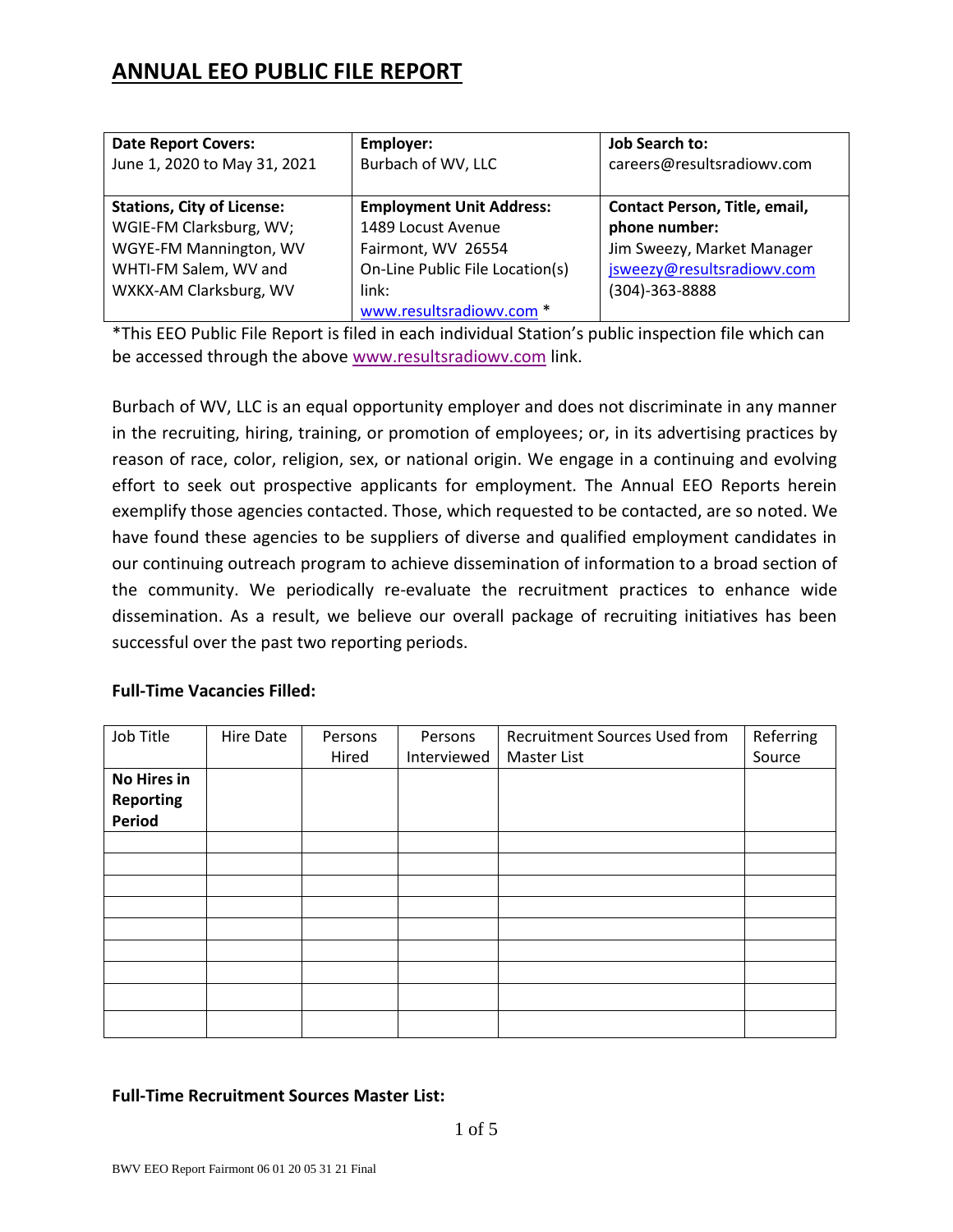| Recruitment<br><b>Source</b><br><b>Number</b> | <b>Recruitment Source</b><br>Name, Address, Phone, Contact, email, URL                                                                        | <b>Source</b><br>Requested<br><b>Notification</b><br>Yes/no | <b>Referrals</b><br>from this<br>source |
|-----------------------------------------------|-----------------------------------------------------------------------------------------------------------------------------------------------|-------------------------------------------------------------|-----------------------------------------|
| $\mathbf{1}$                                  | On-Air Recruitment WGYE-FM, WGIE-FM WHTI-FM<br>and, WXKX-AM                                                                                   | No                                                          | N/A                                     |
| $\overline{2}$                                | www.resultsradiowv.com<br>www.hot1057.com<br>www.froggycountry.net<br>www.newstalk1340.net                                                    | <b>No</b>                                                   | N/A                                     |
| 3                                             | Fairmontcareers@resultsradiowv.com                                                                                                            | No                                                          | N/A                                     |
| $\overline{a}$                                | Parkersburgcareers@resultsradiowv.com                                                                                                         | No                                                          | N/A                                     |
| 5                                             | Walk-In - Jim Sweezy                                                                                                                          | No                                                          | N/A                                     |
| 5                                             | Internal Referral - Jim Sweezy                                                                                                                | No                                                          | N/A                                     |
| 6                                             | External Referral - Jim Sweezy                                                                                                                | No.                                                         | N/A                                     |
| $\overline{7}$                                | Internal Posting - Jim Sweezy                                                                                                                 | No                                                          | N/A                                     |
| 8                                             | Work Force WV - Amber Jackson<br>1-800-252-JOBS<br>ajackson@hrdfwv.org<br>www.workforcewv.org<br>304 Lakeview Center<br>Parkersburg, WV 26101 | No                                                          | N/A                                     |
| 9                                             | www.allaccess.com                                                                                                                             | No                                                          | N/A                                     |
| $10\,$                                        | www.facebook.com<br>https://www.facebook.com/hot1057WV/<br>https://www.facebook.com/FroggyCountryWV/                                          | <b>No</b>                                                   | N/A                                     |
| 11                                            | www.Monster.com                                                                                                                               | No                                                          | N/A                                     |
| 12                                            | www.Indeed.com                                                                                                                                | No                                                          | N/A                                     |
| 13                                            |                                                                                                                                               |                                                             | N/A                                     |
| 14                                            |                                                                                                                                               |                                                             | N/A                                     |
| 15                                            |                                                                                                                                               |                                                             | N/A                                     |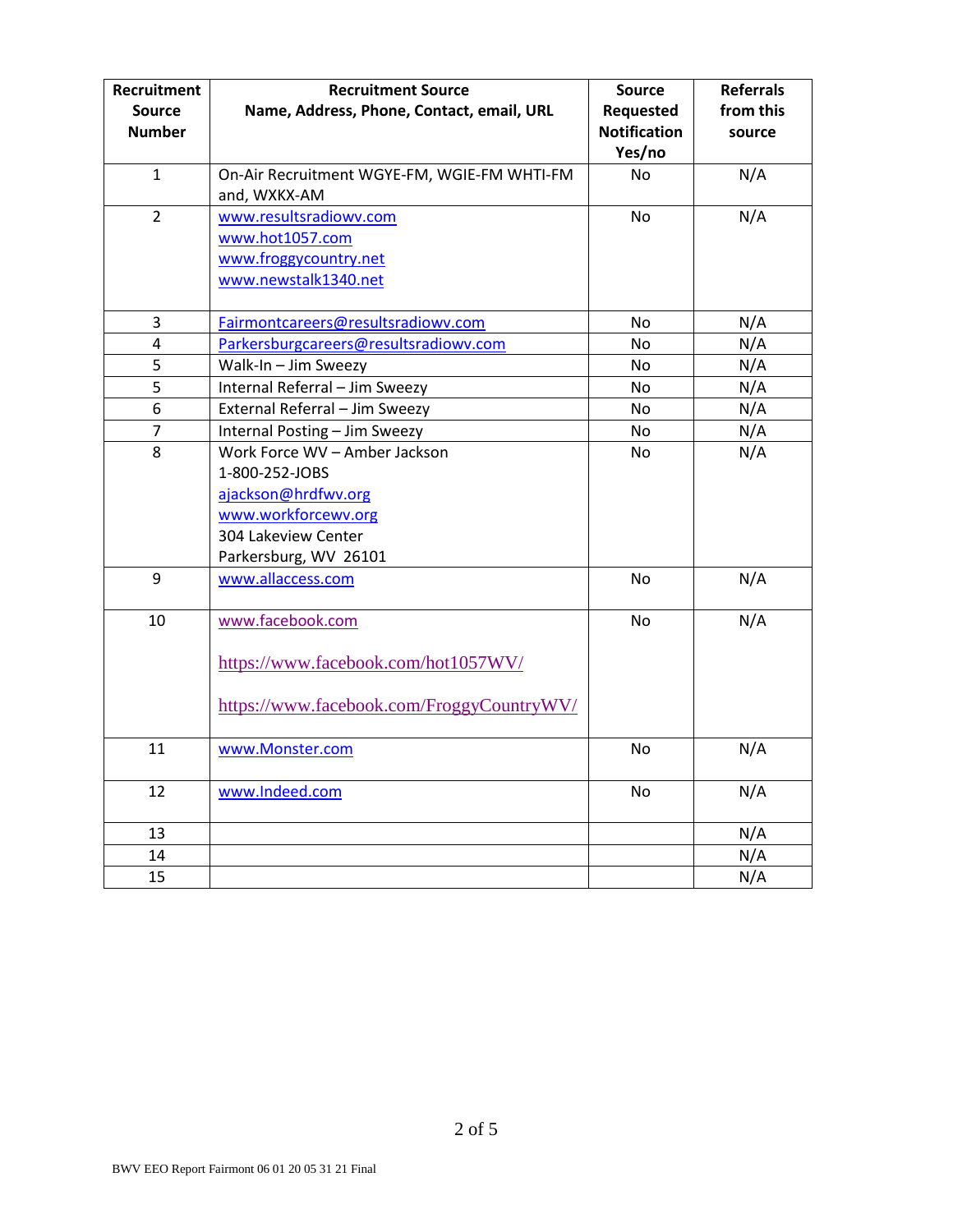### **OUTREACH ACTIVITIES**

|                | Date                  | Recruitment                                          | <b>Description</b>          | <b>Participants</b>                   |
|----------------|-----------------------|------------------------------------------------------|-----------------------------|---------------------------------------|
| $\mathbf{1}$   | 03.02.21              | <b>Initiative &amp; Code #</b>                       | Cancelled - Covid 19        | <b>ALL STAFF</b>                      |
|                |                       | Harassment prevention #14<br>training - Serina Jones |                             | (Internal)                            |
|                |                       | #5 Rosemar Circle                                    |                             |                                       |
|                |                       | Parkersburg, WV 26104                                |                             |                                       |
|                |                       |                                                      |                             |                                       |
| $\overline{2}$ | 03.02.21              | #14<br>Safety training                               | Cancelled - Covid 19        | <b>ALL STAFF</b>                      |
|                |                       | Serina Jones<br>#5 Rosemar Circle                    |                             | (Internal)                            |
|                |                       | Parkersburg, WV 26104                                |                             |                                       |
|                |                       |                                                      |                             |                                       |
| 3              | 04.13.21              | Job Fairs - Serina Jones<br>#2                       | 4/13/2021                   | ALL STAFF and open                    |
|                |                       | #5 Rosemar Circle                                    | $10a - 3p$                  | to the General                        |
|                |                       | Parkersburg, WV 26104                                | Held at #5 Rosemar Circle   | Public                                |
| 4              | 05.07.21              | Ohio Valley Education Job Fair #1                    | Ohio Valley Job Fair        | Chuck Helmick &                       |
|                |                       | Brad Lanier - Director of Teaching                   |                             | Don Staats                            |
|                |                       | and Learning                                         |                             | Representing                          |
|                |                       | 740.439.3558                                         |                             | <b>Results Radio</b>                  |
|                |                       | Brad.lanier@ovesc.org<br>www.ovecs.org               |                             | Open to the<br><b>General Public</b>  |
|                |                       | 1338 Colgate Drive                                   |                             |                                       |
|                |                       | Marietta, OH 45750                                   |                             |                                       |
|                |                       |                                                      |                             |                                       |
| 5              | 06.01.20-<br>05.31.21 | www.resultsradiowv.com #6                            | Results Radio WV WEBSITE(S) | <b>CHUCK HELMICK</b><br>Webmaster for |
|                |                       |                                                      |                             | <b>Results Radio</b>                  |
|                |                       |                                                      |                             | Station(s)Websites                    |
| 6              | 06.01.20-             | #6<br><b>WASHINGTON STATE</b>                        | BROADCASTING/MARKETING      | <b>DON STAATS</b>                     |
|                | 05.31.21              | Megan Hardway                                        | <b>CLASSES</b>              | Guest Instructor                      |
|                |                       | 740-568-1899                                         |                             |                                       |
|                |                       | mharway@wscc.edu<br>www.wscc.edu                     |                             |                                       |
|                |                       | 710 Colegate Drive                                   |                             |                                       |
|                |                       | Marietta, OH 45750                                   |                             |                                       |
|                |                       |                                                      |                             |                                       |
| $\overline{7}$ | 06.01.20-<br>05.31.21 | <b>MARIETTA COLLEGE</b><br>#6                        | BROADCASTING/MARKETING      | <b>DON STAATS</b>                     |
|                |                       | Vicki Ford<br>740-376-4725                           | <b>CLASSES</b>              | <b>Guest Instructor</b>               |
|                |                       | fordv@marietta.edu                                   |                             |                                       |
|                |                       | www.marietta.edu                                     |                             |                                       |
|                |                       | 215 Fifth Street                                     |                             |                                       |
|                |                       | Marietta, OH 45750                                   |                             |                                       |
| 8              | 06.01.20-             | <b>OHIO UNIVERSITY</b><br>#6                         | BROADCASTING/MARKETING      | <b>CHUCK HELMICK</b>                  |
|                | 05.31.21              | <b>Bill Fodor</b>                                    | <b>CLASSES</b>              | Guest Instructor                      |
|                |                       | 740-593-1824                                         |                             |                                       |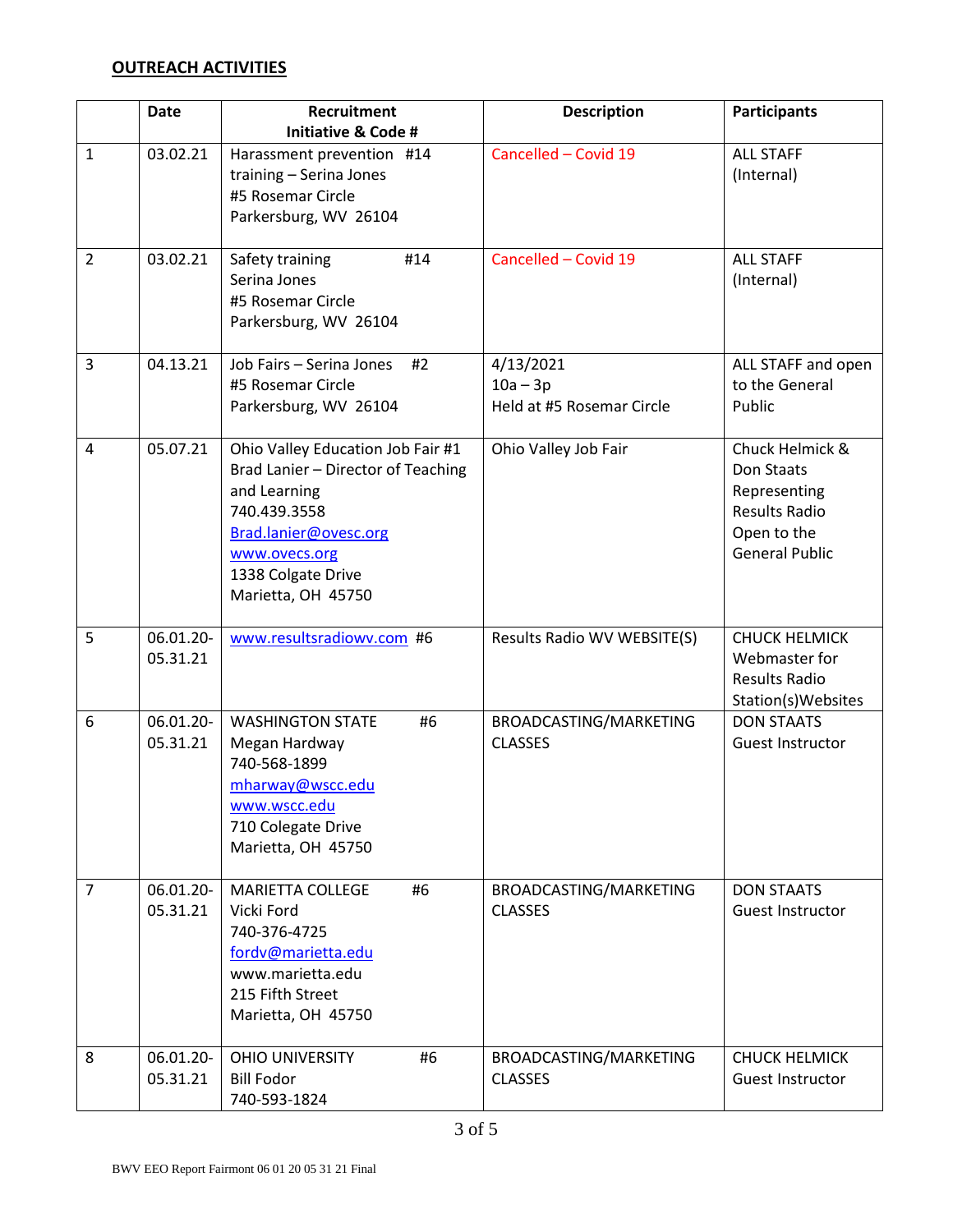|    |                       | bfodor@ohio.edu<br>www.ohio.edu<br>35 Park Place<br>Athens, OH 45701                                                          |    |                                          |                                                |
|----|-----------------------|-------------------------------------------------------------------------------------------------------------------------------|----|------------------------------------------|------------------------------------------------|
| 9  | 06.01.20-<br>05.31.21 | <b>WVUP</b><br>Tori Jackson<br>304-424-8000<br>Tjacks10@wvup.edu<br>www.wvup.edu<br>300 Campus Drive<br>Parkersburg, WV 26101 | #6 | BROADCASTING/MARKETING<br><b>CLASSES</b> | <b>CHUCK HELMICK</b><br><b>Adjunct Faculty</b> |
| 10 |                       |                                                                                                                               |    |                                          |                                                |